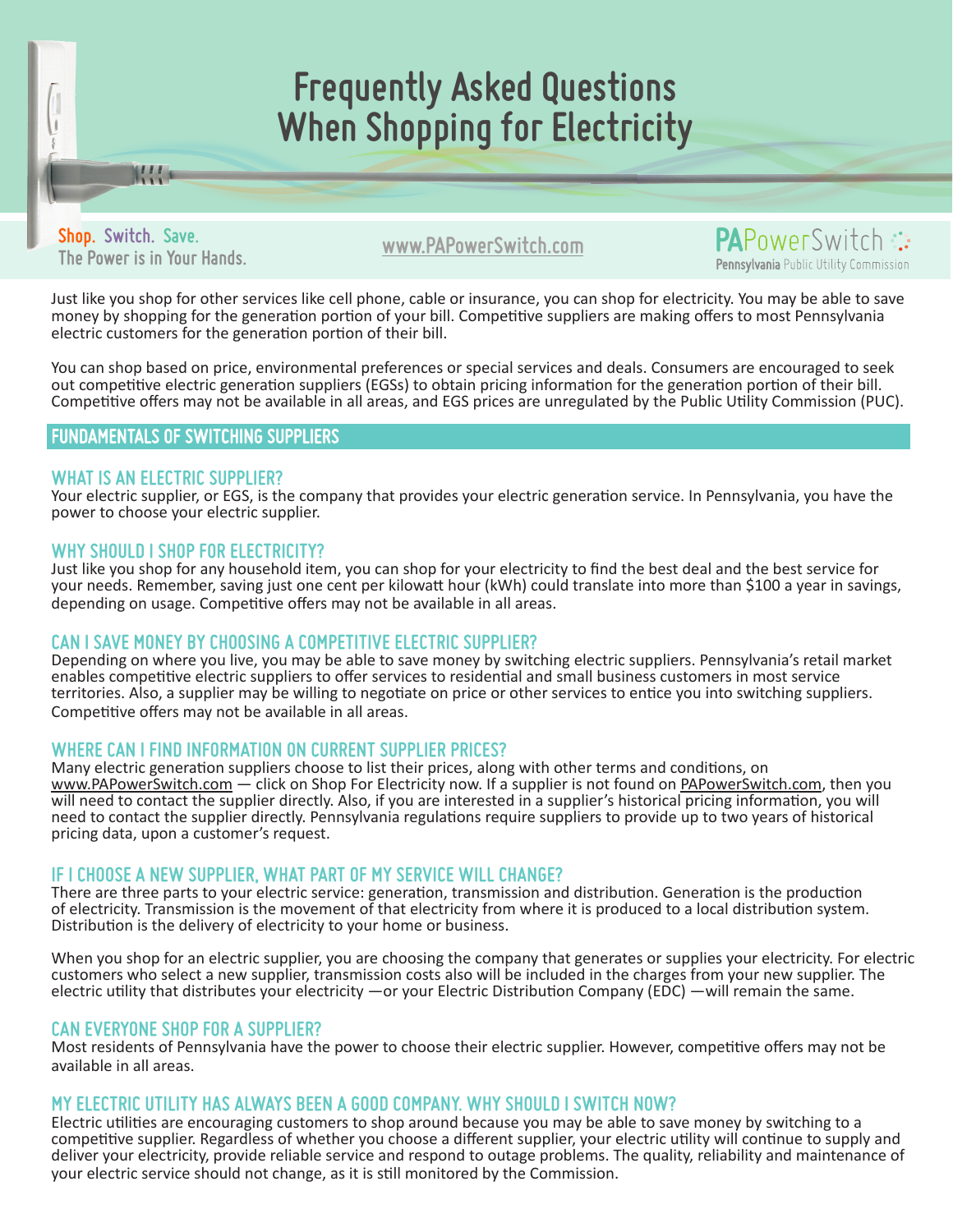## **WHO SHOULD I CALL ABOUT OUTAGES AND REPAIRS?**

You will still call your electric utility about power outages and repairs.

## **CONSIDERATION FOR SWITCHING SUPPLIERS**

#### **HOW DO I KNOW THAT A DIFFERENT SUPPLIER WILL PROVIDE RELIABLE SERVICE?**

If you choose a new electric supplier, the quality, reliability and maintenance of your electric service will not change. Your current electric utility will continue to provide the same transmission and distribution service. Electric suppliers must be licensed by the PUC to do business in Pennsylvania.

#### **WHAT SHOULD I DO IF A PERSON TRIES TO SELL ME ENERGY SERVICE BY SOLICITING MY HOUSE?**

- Door-to-door marketing is sometimes conducted by independent suppliers.
- Before inviting a door-to-door marketing representative into your home, providing personal account information or engaging in contract discussions, you should request identification that includes:
	- The full name of the representative.
	- A photograph of the representative.
	- The full name, business address and telephone number of the company represented.
- You also may contact the Pennsylvania PUC at 1-800-692-7380 to confirm that the company being represented is a licensed supplier.
- Feel free to contact the company represented to find out if they are sending sales representatives door to door.
- It is unnecessary to provide the sales representative a copy of your utility bill or the account number unless you<br>are interested in pursuing an offer.
- Carefully review all contract terms before signing, including fine print and any fees for early termination.
- You do not have to make a decision on the spot. You can check your options at www.PAPowerSwitch.com to shop competitive supplier prices.
- If you have any questions or concerns, you may call the the PUC at 1-800-692-7380.
- PUC Regulations on Marketing and Sales Practices for the Retail Residential Market can be found at: www.pabulletin.com/secure/data/vol41/41-43/1789.html.

#### **HOW LONG WILL IT TAKE TO SWITCH TO A NEW SUPPLIER?**

With Pennsylvania's new accelerated switching rules, most Pennsylvania customers can be switched to their new supplier in three business days once the electric utility is notified of the switch by the supplier.

#### **IF I HAVE AN UNPAID BALANCE ON MY ELECTRIC ACCOUNT, CAN I STILL SWITCH?**

Yes — but first you will need to call your electric utility and make an arrangement to pay your balance. Once you've done this, you can shop for a new supplier.

#### **WHILE SHOPPING FOR A NEW SUPPLIER, ARE THERE CHANGES IN THE RULES FOR ELECTRICITY SHUT-OFFS?**

No — the shut-off rules remain the same. If you have received a shut-off notice, please contact your utility for information about programs to help you pay your bill.

#### **ARE THERE ANY PENALTIES FOR SWITCHING SUPPLIERS?**

This depends on the agreement you have with your current supplier. Review your agreement with your current supplier to see if there are any penalties for cancellation. If you are not sure, call your current supplier. Be sure to ask your new supplier if there are any fees or penalties for cancelling or switching service.

#### **WILL I NEED A NEW ELECTRIC METER IF I CHOOSE A NEW SUPPLIER?**

Not if you are a residential customer. However, you may want to ask if the utility offers an advanced meter. These meters allow you to record your electric use during specific time periods, which could help you reduce energy use and benefit from special time-of-day discounts and other cost savings.

#### **HOW DO I LEARN IF AN ELECTRIC GENERATION SUPPLIER PROVIDES RENEWABLE ENERGY?**

When shopping for your competitive EGS on the PAPowerSwitch website, you have the opportunity to learn which companies offer renewable energy services. If you click on Shop for Electricity and enter your zip code, a list of suppliers offering competitive generation service in your area will appear. Under company name is a category called Renewable Energy. If there is a 'yes' beside this heading, the company does offer renewable sources. You may narrow your choices by selecting 'Renewable Energy' suppliers. Please note that the companies making these offers are available as additions to your current electric supply purchase and that, by selecting one of these plans, the charge for the plan will be added to your monthly bill.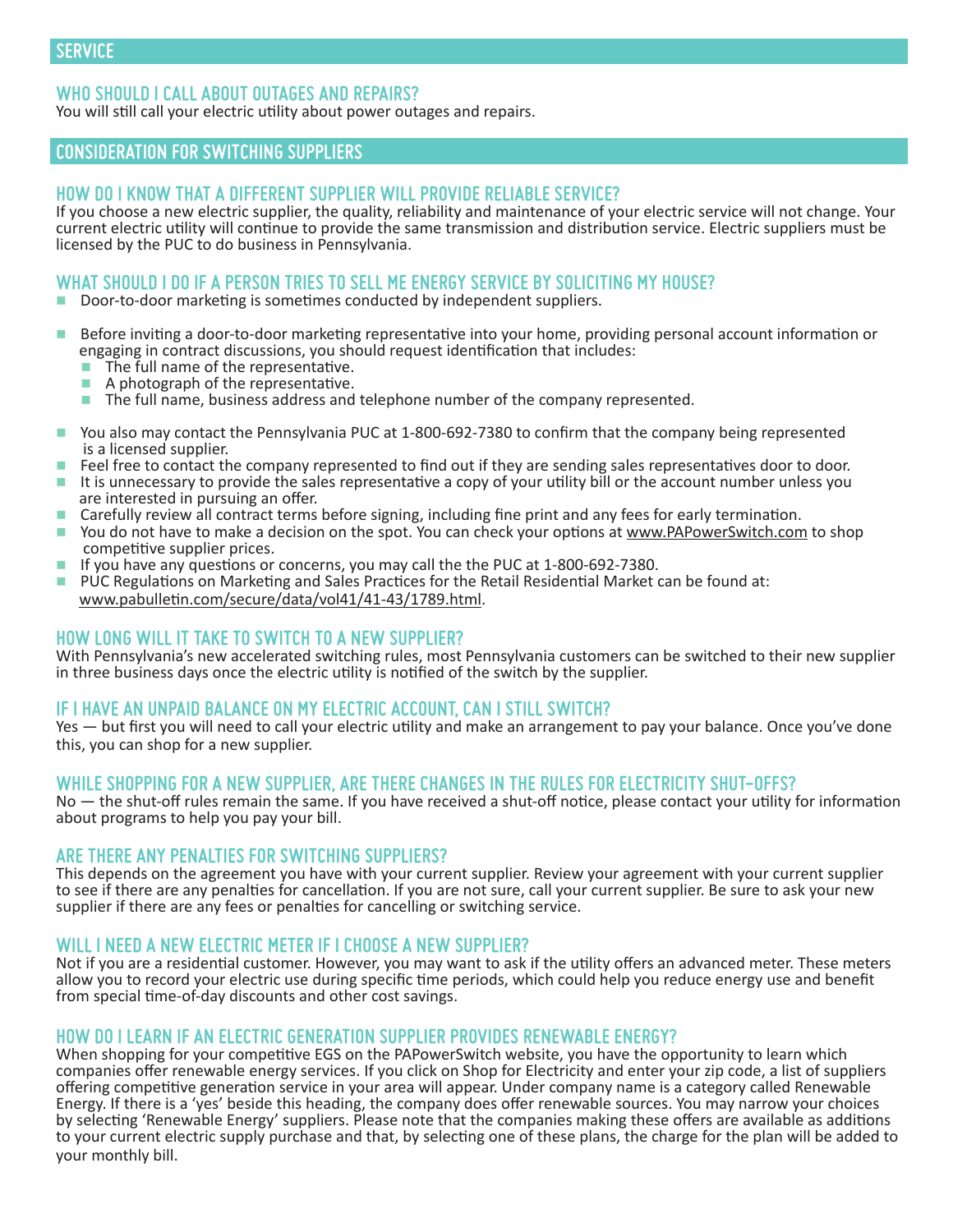#### **WHAT IS A FIXED PRICE?**

An all-inclusive, per-kWh price that will remain the same for at least three billing cycles or the term of the contract, whichever is longer. A fixed price will remain the same, usually for a set period of time. This will give you certainty that your price will not change during the term of the agreement. However, if you are in a contract and market prices fall, you may have to wait until your contract expires to get a lower price. Also, even with a fixed rate, you need to know when your contract ends. Unless you act prior to the expiration date in your contract, your fixed rate may change to a monthly variable rate. You should read your contract's disclosure statement for the terms and conditions to find out what happens after your term expires.

#### **WHAT IS A VARIABLE PRICE?**

An all-inclusive, per-kWh price that can change, by the hour, day, month, etc., according to the terms and conditions in the supplier's disclosure statement. If you select a variable rate, the rate may change with market conditions. So if market prices increase, your rate may increase. If market prices drop, your rate may decrease.

### **IF I CHOOSE A VARIABLE RATE, CAN THE RATE ON MY BILL INCREASE MONTH TO MONTH?** Yes.

#### **AM I AT RISK FOR INCREASES IN MY BILL IF THE ENERGY MARKET FLUCTUATES?**

Yes — whether you have a fixed or variable rate, you may experience high bills during periods of market volatility. Cold and hot temperatures may increase the use of your heating and cooling units which, in turn, will translate into higher energy bills whether you are on a fixed or variable rate.

#### **WHAT IS THE "PRICE TO COMPARE"?**

The price to compare (PTC) is the price per kWh your EDC will charge and includes: charges for generation and transmission; the state's gross receipts tax; and the utility's charges for implementation of the Alternative Energy Portfolio Standards. Under the law, an EDC's PTC may be adjusted quarterly but is not seasonal. An EDC develops its PTC based on what the company pays for electricity during auctions held over a two-year period on the wholesale energy market.

As you shop for electricity, ask competitive suppliers to provide you with a PTC so that you can make an apples-to-apples comparison on price for the generation portion of your bill. Be sure to ask how long the price is effective and verify if taxes or other fees are included in the PTC.

#### **IF A MONTHLY FEE IS NOT INCLUDED IN A SUPPLIER'S PRICE PER KWH, WHERE CAN INFORMATION ON MONTHLY FEES BE FOUND?**

Any supplier must list monthly fees in the supplier's contract with the customer. Furthermore, a supplier making product offers on PAPowerSwitch.com must list a monthly fee in the "Monthly Fee" field under the supplier's name.

#### **IF A SUPPLIER CHARGES A MONTHLY FEE, IS IT INCLUDED IN THE ESTIMATED PRICE PER MONTH ON PAPOWERSWITCH?** Yes.

## **BILLING**

#### **WILL I RECEIVE TWO ELECTRIC BILLS IF I CHOOSE A NEW SUPPLIER?**

In most cases, you should be able to receive a single monthly bill from your electric utility. However, some suppliers might want to bill you separately. In this case, you may receive two bills, one from your electric utility and one from the supplier.

## **WHO DO I CONTACT IF I HAVE BILLING QUESTIONS?**

If you have a question about the generation charges, contact your electric supplier. Otherwise, you should continue to contact your electric utility to report outages and request repairs.

#### **IF MY BILL SEEMS INCORRECT OR MY RATE IS INACCURATE, WHAT SHOULD I DO?**

There are several things you can do.

- Contact your supplier to confirm the accuracy of your bill and rate.
- Check your contract's disclosure statement for terms and conditions.
- Conserve by learning ways to save energy.
- Evaluate competitive offers at www.PAPowerSwitch.com

#### **IF I STILL HAVE A DISCREPANCY WITH MY BILL AFTER CONTACTING MY SUPPLIER, WHAT CAN I DO?**

Contact the PUC's Bureau of Consumer Services at 1-800-692-7380.